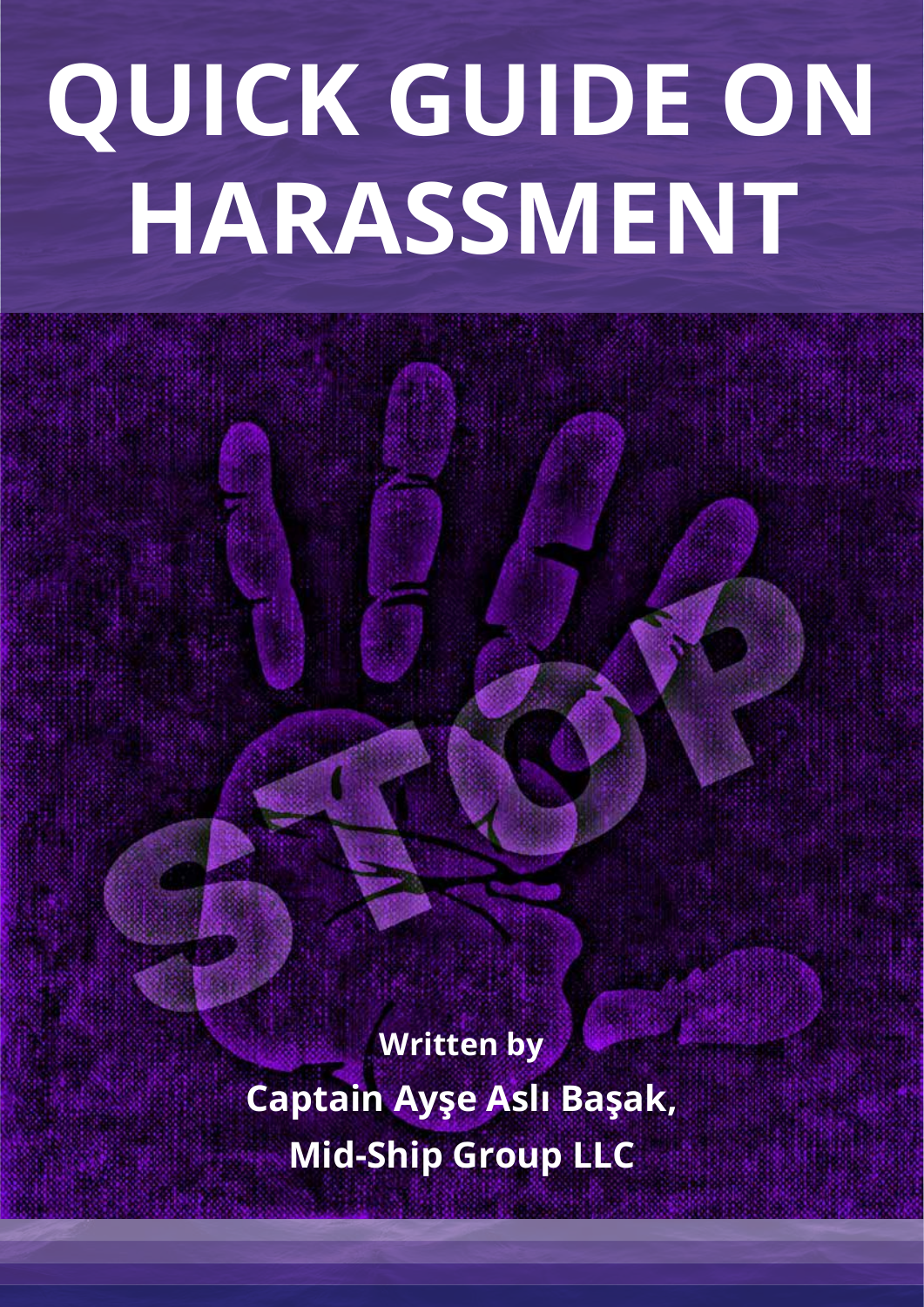# **1. CATEGORIES OF HARASSMENT**



# **PHYSICAL**

- Physical abuse.
- Bullying & physical stalking.
- Harassment.
- Sexual harassment.



- Shouting.
- Unconscious bias.
- Swearing/ unprofessional language.
- Verbal sexual harassment.



# **PSYCHOLOGICAL**

- Mobbing.
- Emotional abuse.
- Unconscious bias/discrimination.
- Demotivating/demoralising attitude.
- Financial abuse.
- Hierarchical abuse.



# **CYBER/DIGITAL**

- Mobbing.
- Digital/ cyber abuse.
- Cyber stalking.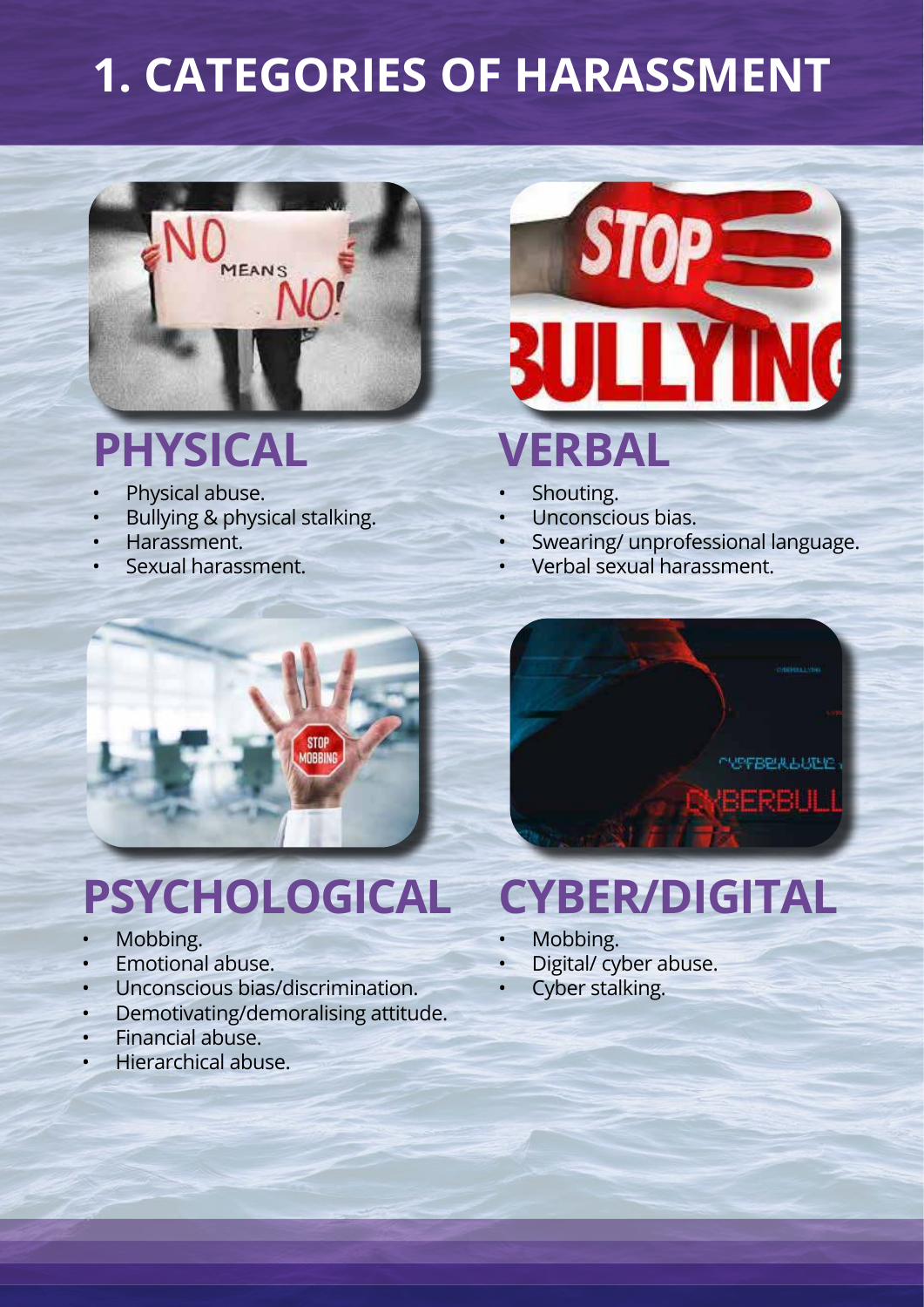# **2. EXAMPLES OF HARASSMENT**

#### **WHAT IS PHYSICAL STALKING?**

- Following you around or spying on you.
- Sending you unwanted emails or letters.
- Calling you often.
- Showing up uninvited at your house or work.
- Leaving you unwanted gifts.
- Damaging your property.
- Threatening you, your family, or pets with violence.
- Putting secret camera into cabin, property and watching.

## **WHAT IS HARASSMENT?**

- Harassment is a form of discrimination which has the purpose or effect of violating the dignity of a person and of creating an intimidating, hostile, degrading, humiliating or offensive environment.
- Related to a protected characteristic (race, sex).
- Being treated less favourably due to gender reassignment or sex.

## **WHAT IS SEXUAL HARASSMENT?**

- Being uncomfortably close to you.
- Blocking you from moving or walking away
- Inappropriate touching.
- Coercing you into sexual activity by threatening to hurt your career, grades, home, or reputation (this is a type of sexual assault) if you do not engage in sexual activity.
- Physically forcing into sexual activity without your consent (rape and sexual assault).
- Displaying or sharing sexual pictures, texts (sexting), computer wallpaper, or emails.
- Showing you his or her private body parts (called "flashing").
- Masturbating in front of you.

#### **WHAT IS UNCONSCIOUS BIAS?**

• Intersectionality - related to a protected characteristic e.g. race, religion, (un)favourable treatment.

#### **WHAT IS DEMOTIVATING ATTITUDE?**

• Being treated less favourably due to gender reassignment or sex.

## **WHAT IS FINANCIAL ABUSE?**

• Stealing money, gender pay gap, sharing cash but not to women/men due to gender.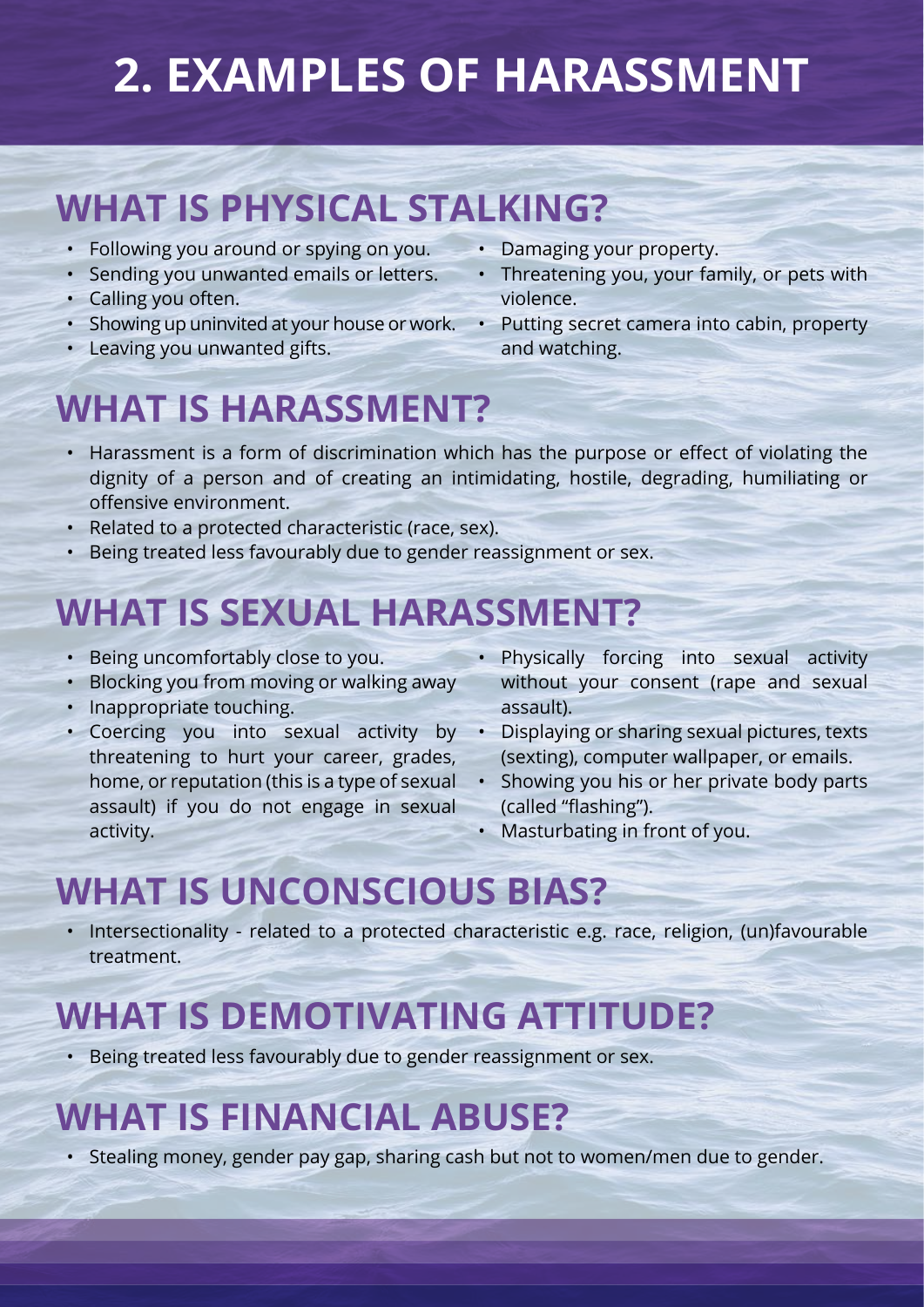#### **WHAT IS VERBAL SEXUAL HARASSMENT?**

- Making comments about your clothing, body, behavior, or romantic relationships
- Making sexual jokes or comments.
- Repeatedly asking you out on a date after you have said no.
- Asking you to engage in sexual acts, such as kissing, touching, watching a sexual act, or having sex.
- Threatening you for saying no to a sexual request.
- Spreading rumors about your personal or sexual life.
- Whistling or catcalling.

# **WHAT IS DIGITAL/CYBER ABUSE?**

- Repeated unwanted calls or texts.
- Harassment on social media.
- Pressure to send nude or private pictures (called "sexting").
- Bullying.
- Sending online links or photos with explicit or graphic sexual content.

# **WHAT IS CYBER STALKING?**

- Sending unwanted, frightening, or obscene emails, text messages, or instant messages (IMs).
- Harassing or threatening you on social media.
- Tracking your computer and internet use.
- Using technology such as GPS to track where you are.

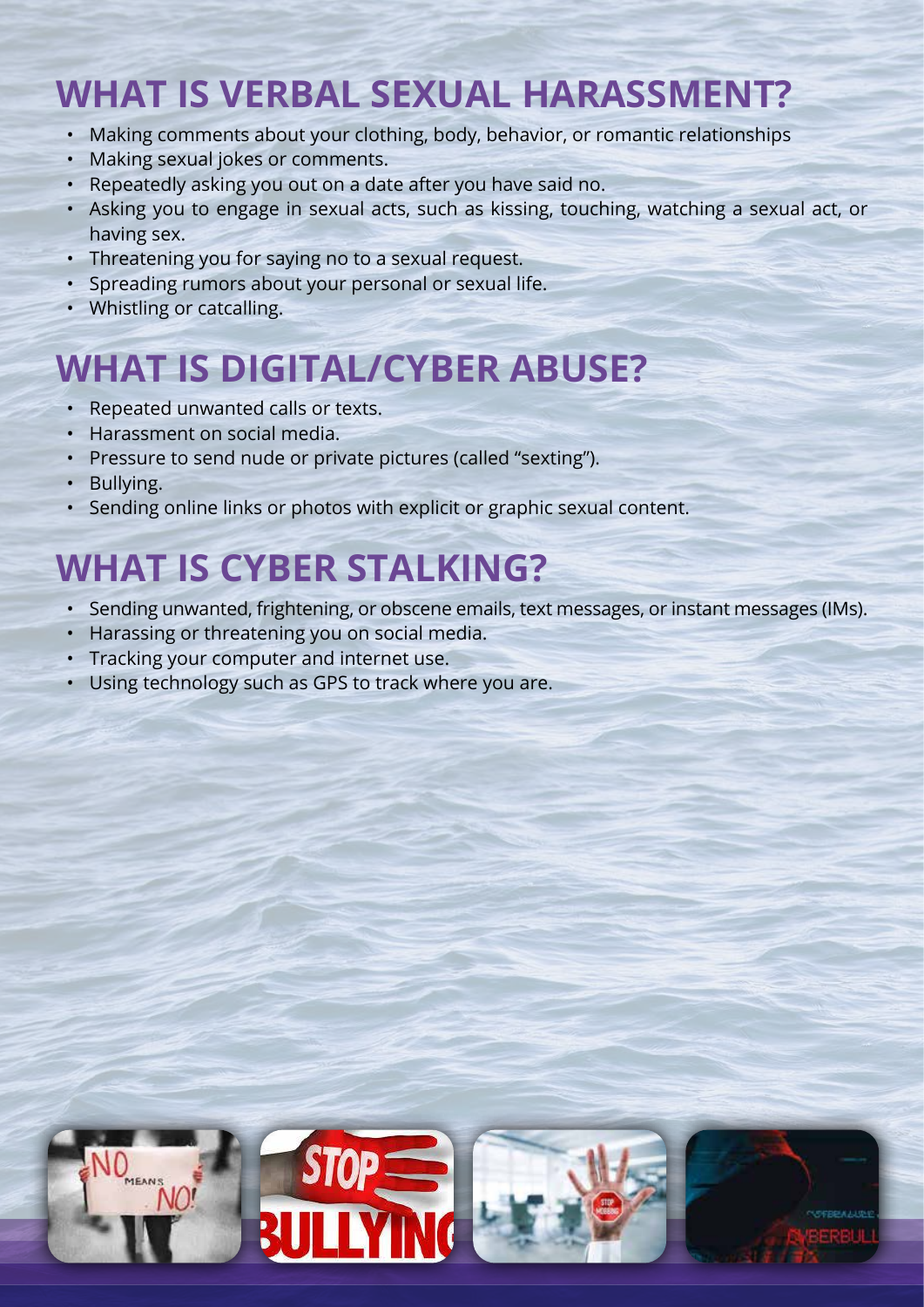# **3. DEFINITIONS**

## **PHYSICAL ABUSE**

Physical abuse is when someone hurts or harms a child or young person on purpose. It includes: hitting with hands or objects, slapping and punching, kicking, shaking, throwing, poisoning, burning and scalding, biting and scratching.

#### **BULLYING**

Bullying is a form of harassment that includes hostile or vindictive behaviour, which can cause the recipient to feel threatened or intimidated. It results in a work environment in which a group of people or an individual may become threatened or intimidated because of the negative or hostile behaviour of another group of people or individual. Bullying may involve a misuse of power or position and is often persistent and unpredictable. It may be vindictive, cruel or malicious. However it can also arise when a person is unaware of the effect that their behaviour is having on other persons, or does not have any intention to bully.

## **STALKING**

Stalking is unwanted and/or repeated surveillance by an individual or group toward another person. Stalking behaviors are interrelated to harassment and intimidation and may include following the victim in person or monitoring them causing kind of fear or anxiety.

# **HARASSMENT**

Harassment is a form of discrimination which has the purpose or effect of violating the dignity of a person and of creating an intimidating, hostile, degrading, humiliating or offensive environment. Displaying or circulating offensive or suggestive material; Innuendo, mockery, lewd or sexist/racist/homophobic jokes or remarks; Use of offensive language in describing or making fun of someone with a disability etc. are some examples.

## **SEXUAL HARASSMENT**

Sexual harassment is an unwelcome sexual advance, unwelcome request for sexual favours or other unwelcome conduct of a sexual nature which makes a person feel offended, humiliated and/or intimidated, where a reasonable person would anticipate that reaction in the circumstances.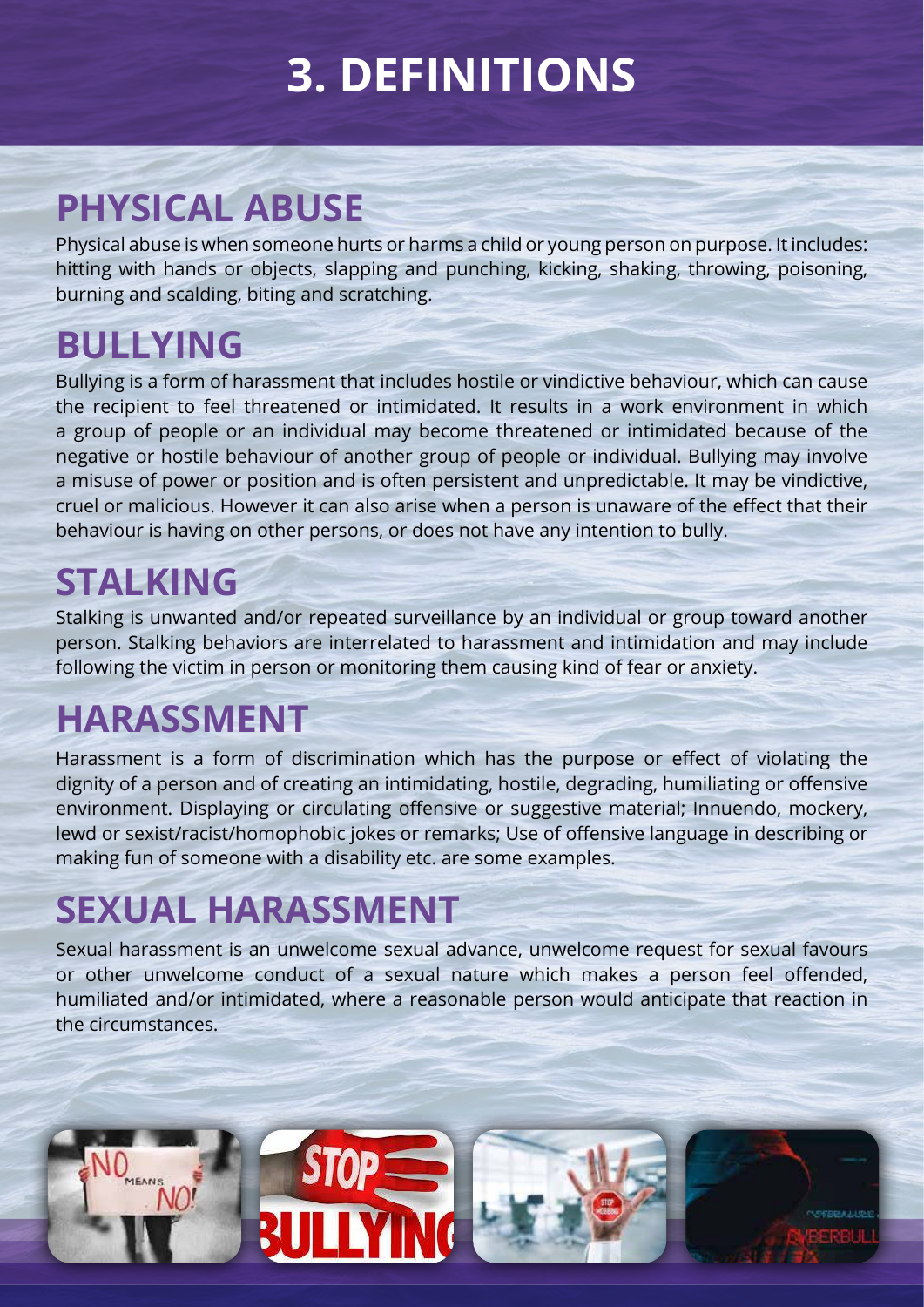## **SHOUTING/VERBAL ABUSE**

Shouting or verbal abuse, where a person uses words to gain power and control over their colleagues. Verbal abuse can occur in different types of relationships, peer to peer, or in workplace relationships. In the case of relationships, it's particularly important to look at the difference between "normal" arguments, and verbal abuse. Shouting is a kind of 'Yelling' and mostly has blaming, manipulating nature.

# **UNCONSCIOUS BIAS**

Bias is a prejudice in favor of or against one thing, person, or group compared with another usually in a way that's considered to be unfair. Biases may be held by an individual, group, or institution and can have negative or positive consequences. It is important to note that biases, conscious or unconscious, are not limited to ethnicity and race. Though racial bias and discrimination are well documented, biases may exist toward any social group. One's age, gender, gender identity physical abilities, religion, sexual orientation, weight, and many other characteristics are subject to bias.

# **SWEARING/UNPROFESSIONAL LANGUAGE**

Swearing is to use bad or vulgar language to the colleagues in the workplace. When swearing is part of a verbal or physical attack on another coworker or supervisor, then it can be a valid reason to fire an employee or termination of contract.

## **VERBAL SEXUAL HARASSMENT**

Verbal sexual harassment refers to any of the behaviors of sexual nature, including comments, touching, sending or posting photos and literature or requests (e.g. a supervisor asking an employee for sex or a date) that are said out loud either to a person directly, near them or about them. This can look like inappropriate sexual comments said about your appearance to colleagues, sexually suggestive emails sent to your work account and lewd requests for dates or sexual favors. All of these are a type of sexual harassment and are a violation of the victim's civil rights. (Jokes, Innuendos, Racial, Sexist or Homophobic Slurs, Name-Calling, Condescending Talk, Insults etc.)

#### **MOBBING**

Mobbing in the workplace is a kind of mass bullying, with collusion or active participation of the management. It is a group campaign of harassment and cruelty, conscious or unconscious, designed to undermine the confidence, impugn the competence, and undercut the effectiveness of certain employees.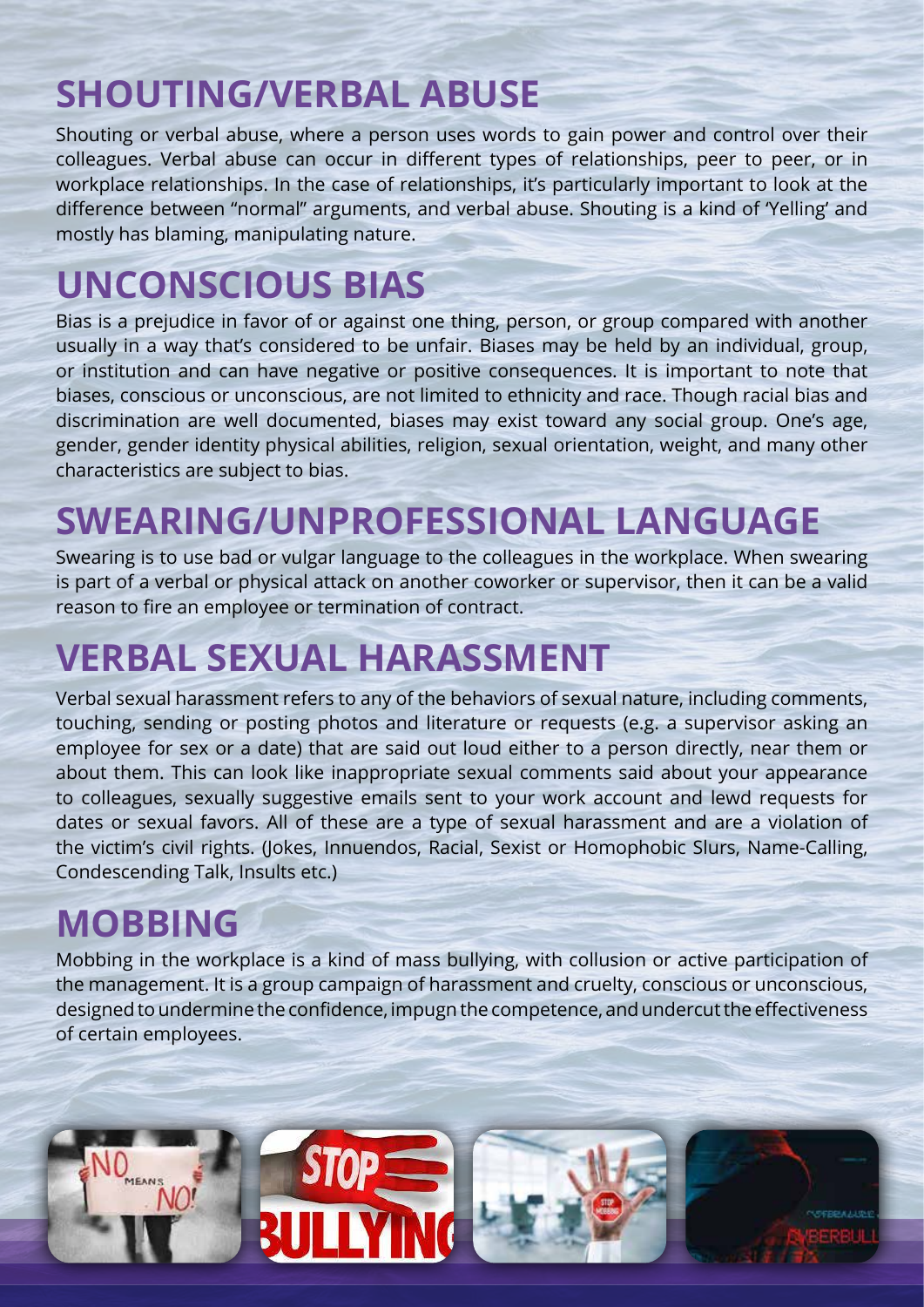## **MOBBING (CONTINUED)**

Mobbing tactics may include: verbal aggression, stonewalling, exclusion, gossip and slander and physical aggression behaviors. Mobbing mostly happens due to professional jealousy, maintaining status quo, pushing out difficult or underperforming employees, driving out whistleblowers or personal reasons.

## **EMOTIONAL ABUSE**

Emotional abuse is any type of abuse that involves the continual emotional mistreatment of a person. It's sometimes called psychological abuse. Emotional abuse can involve deliberately trying to scare, humiliate, isolate or ignore a person. Emotional abuse is often a part of other kinds of abuse, which means it can be difficult to spot the signs or tell the difference, though it can also happen on its own. (Blaming, humiliating, criticizing, threatening, ignoring etc.)

## **DISCRIMINATION**

Discrimination is the act of making unjustified distinctions between human beings based on the groups, classes, or other categories to which they are perceived to belong. People may be discriminated on the basis of race, gender, age, religion, or sexual orientation, as well as other categories. Discrimination especially occurs when individuals or groups are unfairly treated in a way which is worse than other people are treated, on the basis of their actual or perceived membership in certain groups or social categories.

# **FINANCIAL/ECONOMIC ABUSE**

Financial abuse involves a perpetrator using or misusing money which limits and controls their partner's/colleague's current and future actions and their freedom of choice. It can include using credit cards without permission, putting contractual obligations in their name, and gambling with assets. Economic abuse is wider in its definition than 'financial abuse', as it can also include restricting access to essential resources such as food, clothing or transport, and denying the means to improve a person's economic status (for example, through employment, education or training).

## **HIERARCHICAL ABUSE**

MEANS

Hierarchical structure of on-board jobs and shore based management operation jobs, it includes like a 'Mobbing' pressure from a senior role colleague to a low senior or rating role workers. Mostly includes psychological pressure, however it may result with a harassment or verbal abuse.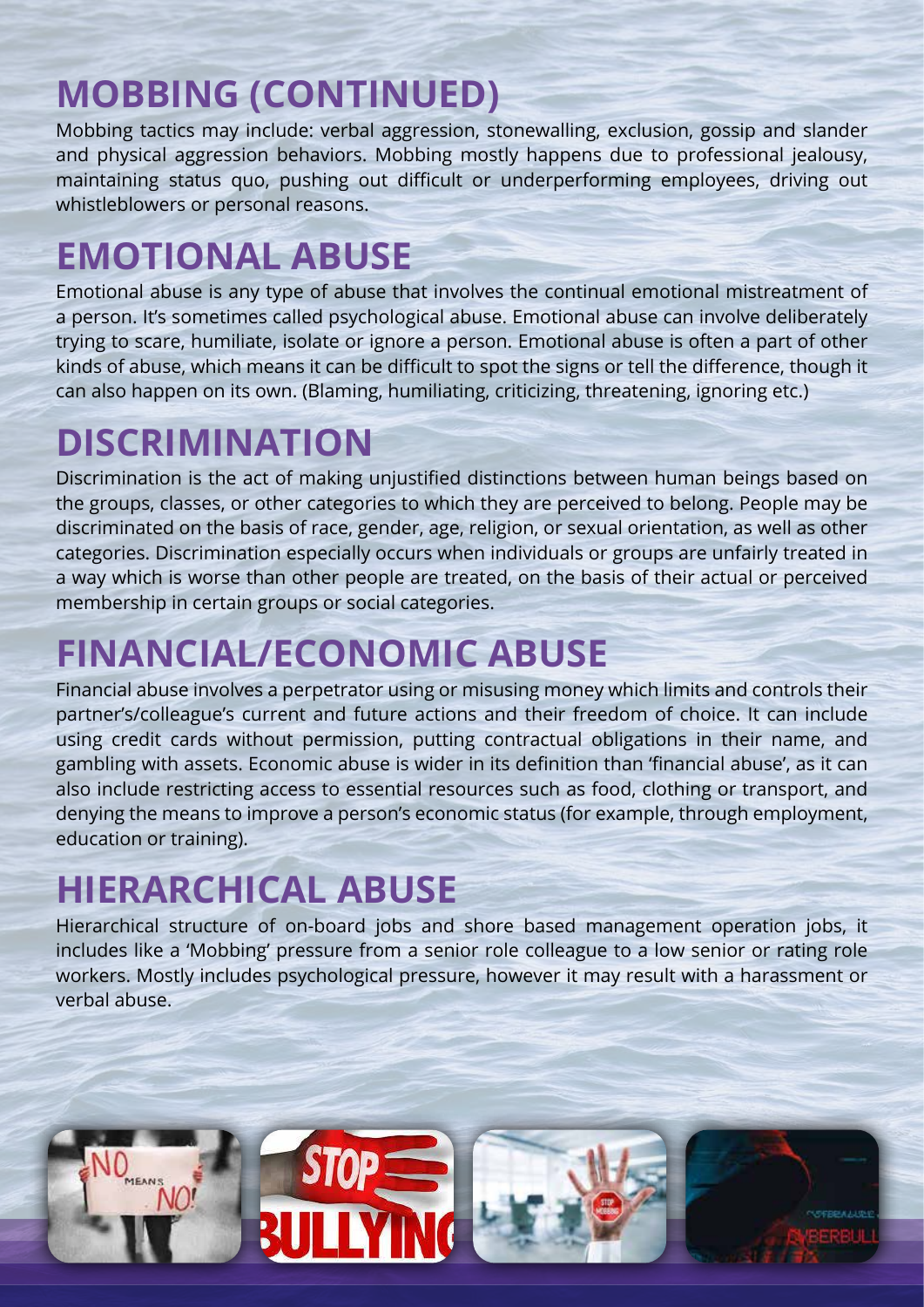#### **CYBER-MOBBING**

Cyber-mobbing is similar to cyberbullying except that it generally involves more than one person or online-aggressor. Cyber-mobbing is defined as a group of people ganging up on someone using tactics of rumor, innuendo, discrediting, isolating, intimidating, and above all, making it look as if the targeted person is responsible (victim blaming). Cyber-mobbing can be particularly distressing as it can make the victim feel as though everyone is against them and there's nowhere to turn. This is partially because it's difficult to tell who is instigating the attacks - the "ringleader" can sometimes be hidden behind the actions of multiple other people, leaving the victim unable to defend themselves from the lead bully.

#### **CYBER-ABUSE/CYBER-BULLYING**

Cyberbullying or cyber abuse is a form of bullying or harassment using electronic means. Cyberbullying and cyber harassment are also known as online bullying. It has become increasingly common, especially among young people, as the digital sphere has expanded and technology has advanced. Cyberbullying is when someone, bullies or harasses others on the internet and in other digital spaces, particularly on social media sites. Harmful bullying behavior can include posting rumors, threats, sexual remarks, a victims' personal information, or pejorative labels (i.e. hate speech). Bullying or harassment can be identified by repeated behavior and an intent to harm. Victims of cyber-bulling may experience lower self-esteem, increased suicidal ideation, and a variety of negative emotional responses including being scared, frustrated, angry, or depressed.

#### **CYBER-STALKING**

Cyberstalking is the use of the Internet or other electronic means to stalk or harass an individual, group, or organization. It may include false accusations, defamation, slander and libel. It may also include monitoring, identity theft, threats, vandalism, solicitation for sex, or gathering information that may be used to threaten, embarrass, or harass. Cyberstalking is often accompanied by real-time or offline stalking. Both are motivated by a desire to control, intimidate, or influence a victim. A stalker may be an online stranger or a person whom the target knows. They may be anonymous and solicit involvement of other people online who do not even know the target.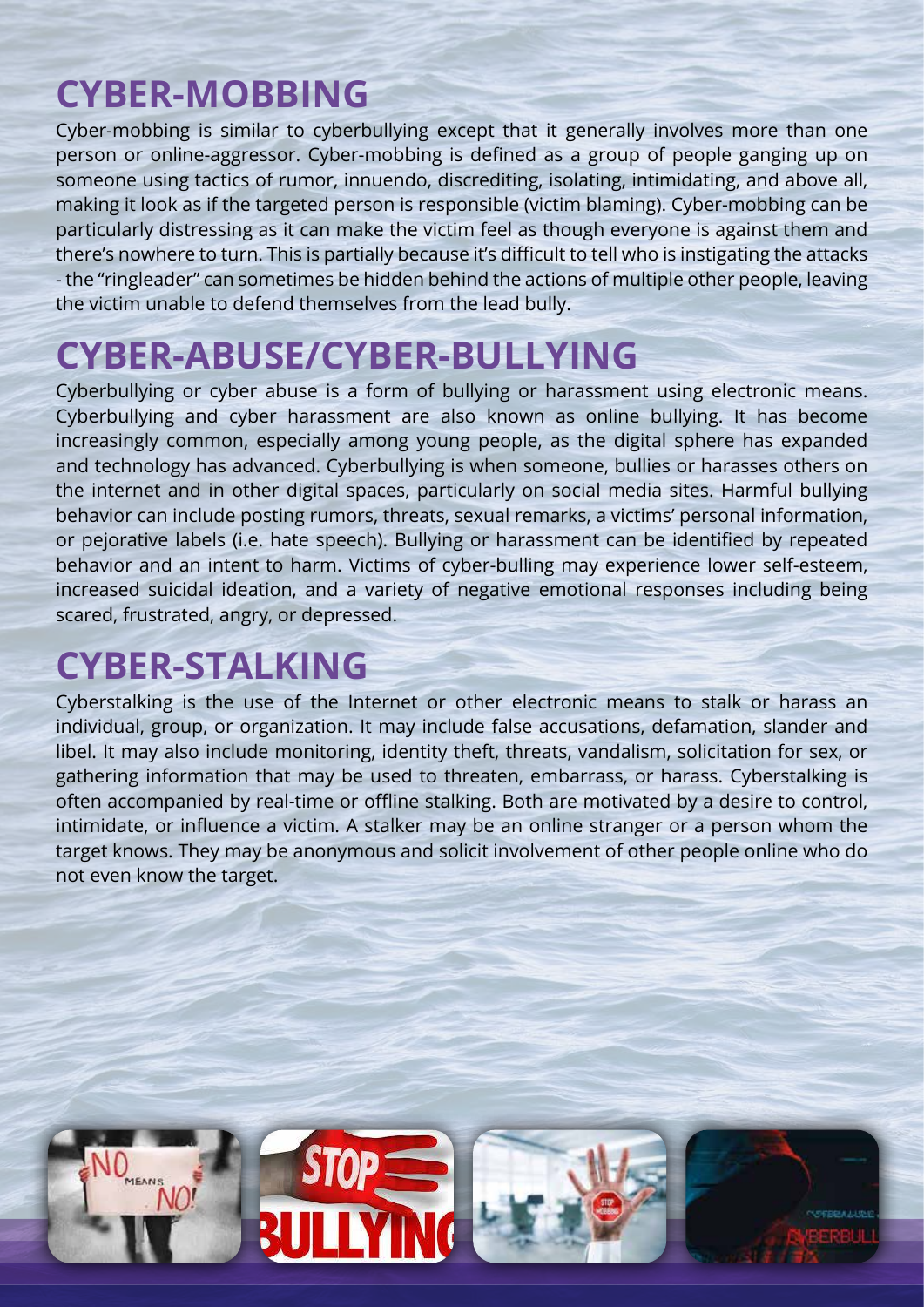# **4. RESOURCES**

**https://www.nspcc.org.uk/what-is-child-abuse/types-of-abuse/physical-abuse/ https://www.ncab.org.au/bullying-advice/bullying-for-parents/definition-of-bullying/ https://en.wikipedia.org/wiki/Stalking https://www.herts.police.uk/Information-and-services/Advice/Stalking-and-harassment/Whatis-stalking-and-harassment GUIDANCE ON ELIMINATING shipboard HARASSMENT AND BULLYING (ICS & ITF) https://mensline.org.au/family-violence/experiencing-violence/understanding-verbal-abuse/ https://diversity.ucsf.edu/resources/unconscious-bias https://www.merriam-webster.com/dictionary/swear#:~:text=1%20%3A%20to%20use%20 bad%20or,He%20swore%20them%20to%20secrecy. https://www.linkedin.com/pulse/swearing-workplace-acceptable-mark-woolford/ https://conflictremedy.com/the-injury-of-mobbing-in-the-workplace/ https://smallbusiness.chron.com/workplace-intimidation-11868.html https://www.nspcc.org.uk/what-is-child-abuse/types-of-abuse/emotional-abuse/ https://en.wikipedia.org/wiki/Discrimination https://www.womensaid.org.uk/information-support/what-is-domestic-abuse/financial-abuse/ https://www.stompoutbullying.org/blog/cyber-mobbing https://en.wikipedia.org/wiki/Cyberbullying https://en.wikipedia.org/wiki/Cyberstalking** 1.1 This agreement sets out the minimum standard terms and conditions applicable to all Seafarers serving in any offshore vessel/Mobile Offshore 1.2 The Special Agreement requires the Company (inter alia) to employ the Seafarers on the terms and conditions of this Agreement, and to enter into 1.3 The words "Seafarer", "Vessel" and "Unit", "Special Agreement", "ITF" and "Company" when used in this Agreement shall bear the same meaning



**DOWNLOAD THESE ADDITIONAL DOCUMENTS ON HTTPS://EUMARITIMEWOMEN.ORG/**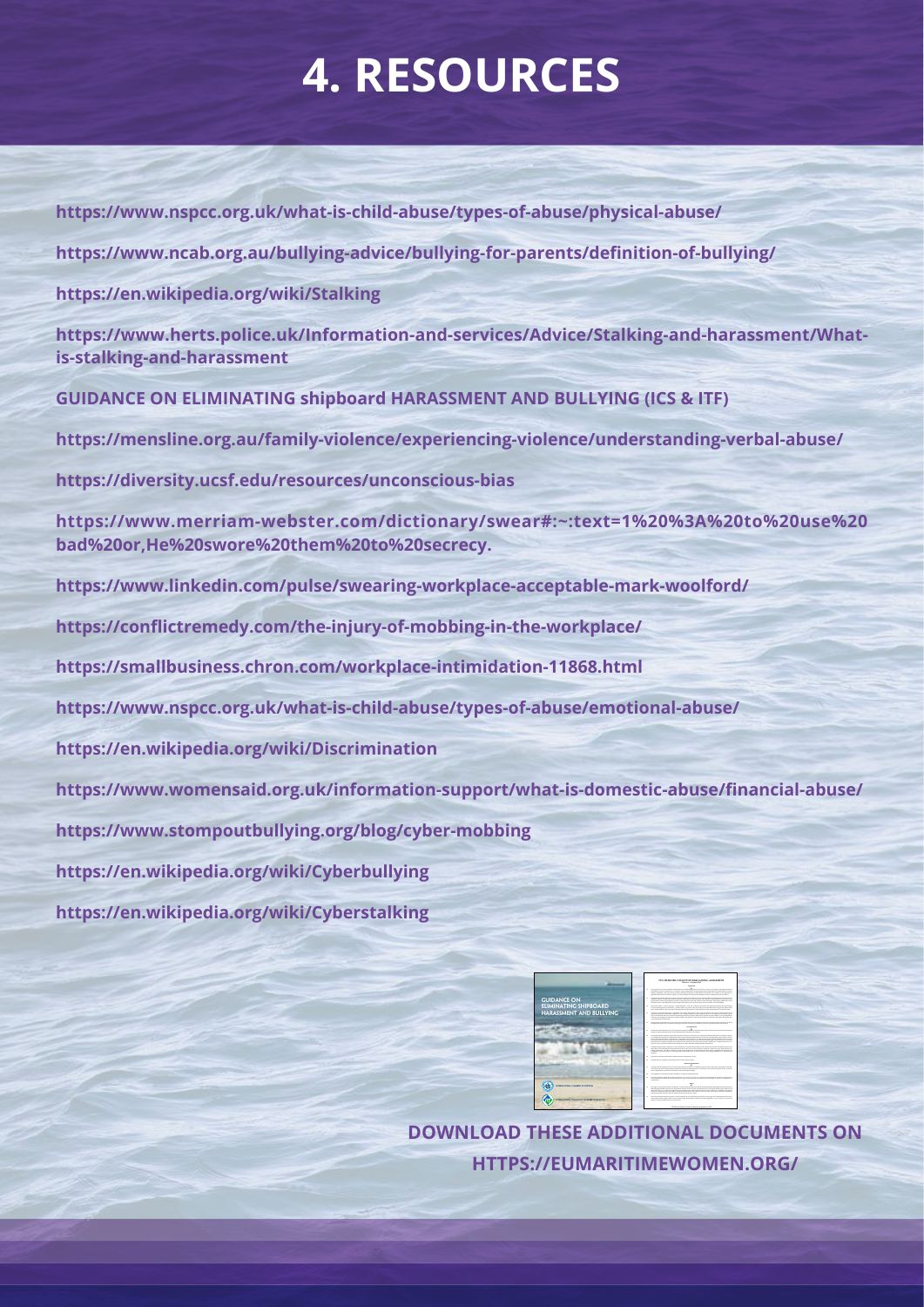# **5. ADDITIONAL INFORMATION**